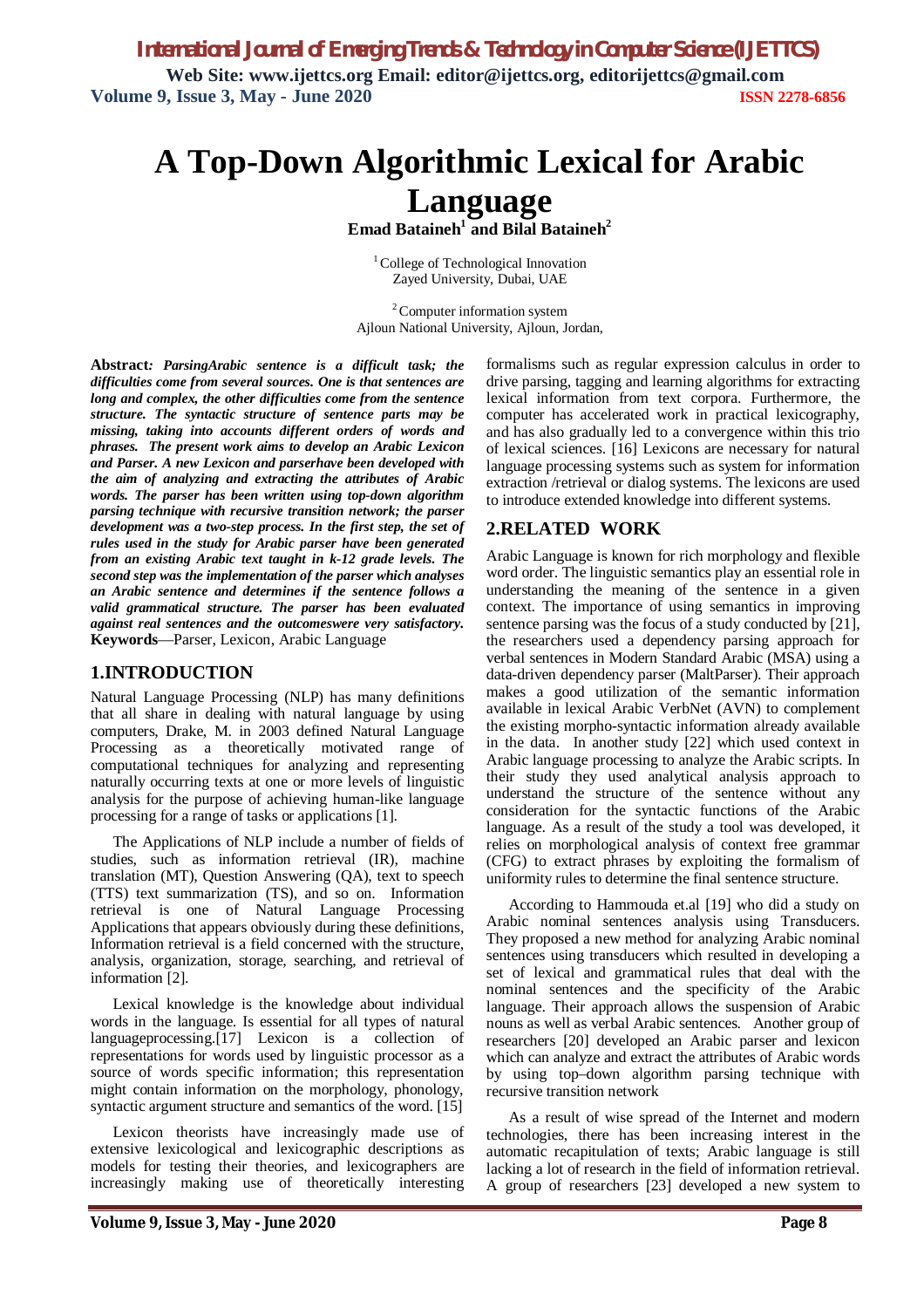# *International Journal of Emerging Trends & Technology in Computer Science (IJETTCS)* **Web Site: www.ijettcs.org Email: editor@ijettcs.org, [editorijettcs@gmail.com](mailto:editorijettcs@gmail.com)  Volume 9, Issue 3, May - June 2020 ISSN 2278-6856**

explore the lexical cohesion using lexical chains for a summarization system using Arabic documents. The proposed system consists of several modules with high dependency. It starts with a Tokenization module that takes one text file in Arabic and breaks the text into sentences and each sentence is divided into a list of tokens. The second module is a part of Speech Tagging that classifies the tokens according to the best part of the speech they represent such as name, verb, adverb, etc. The third module is Noun Filtering and Normalization. In this module, the names are filtered before computing lexical chains. Normal expressions were used to accomplish this task by specifying tags that were designated as nouns by the toolkit.

### **3.PARSING NATURAL LANGUAGE PROCESSING**

Parsing is about discovering a structure in an input, based on external information known about the elements of the input and their order. Generally, the external information consists of a lexicon, which is a list of input words, and a grammar, which describes which structures, may be built from, and implied by, sequences of words [13]. Parsing is the process of analyzing an input sequence in order to determine its grammatical structure with respect to a given formal grammar [3]. Natural language parsing aims to identify the syntactic structure of sentences.

#### **3.1Top-down parsing**

A top-down parser starts with the S symbol and attempts to rewrite it into a sequence of terminal symbols that matches the classes of the word in the input sentence. The state of the parse at any given time can be represented as a list of symbols that are the results of operations applied so far, called the symbol list. For example, the parser starts in the state (S) and after applying the rule  $S \rightarrow NP VP$  the symbol list will be (NP VP). If it then applies the rule NP  $\rightarrow$  ART N, the symbol list will be (ART N VP), and so on [5].

#### **3.2 Bottom-up parsing**

The basic operation in bottom up parsing is to take sequence of symbols and match it to right-hand side of the rules. You could build a bottom up parser by formulating the matching process as a search process. The state would simply consist of a symbol list, starting with the words in the sentence[5].

#### **3.3 Top-Down parsing with recursive transition network**

Li. W, et al. in 1990 presented a practical method for parsing long English sentences of some patterns. The rules for the patterns are treated separately from the augmented context free grammar, where each context free grammar rule is augmented by some syntactic functions and semantic functions. The rules for patterns and augmented context free grammar are complimentary to each other. This method bases on some patterns of long English sentences. The patterns can be inserted in the lexicon or the augmented context free grammar to guide the parser [14].

#### **4. DEFINITION OF ARABIC LANGUAGE**

Arabic language is one of the most popular languages in the world, it is the official language of twenty two Middle East and African countries, and is spoken by more than 200 millions of people all over the world [7] . Arabic is the language of the Quran (the sacred book of Islam). As the language of the Qur'an, it is also widely used throughout the Muslim world [8]. It is belongs to Semitic group of language, unlike English language which belongs to the Indo-European language group[7]. There are many Arabic dialects, which are classified into three classes, the first is Classical Arabic which is the language of the Qur'an - was originally the dialect of Mecca in what is now known as Saudi Arabia, the second is Modern Standard Arabic, It is an adapted form Classical Arabic, which is used in books, newspapers, on television and radio, in the mosques, and in conversation between educated Arabs from different countries. The third is Local dialects, it is different from country to other, it is difficult to understand between the people of different countries, a Moroccan might have difficulty understanding an Iraqi, even though they speak the same language [8].

Arabic language has 28 letters, 25 of them consonants and three vowels ", و , ي $\vert$ ", which can be short or long. 12 of them are unique to Arabic language, which does not have any corresponding English letters language such as " ،خ ،ح ظ ، ط ، ص ،ض "consonant and difficult for foreigners to pronounce exactly [8]. In addition, the letters are divided into categories according to basic letter shapes, and the difference between them is the number of dots on, in or under the letter. Dots appear with 15 letters, of which 10 have one dot, 3 have two dots and 2 have three dots. In addition to the dots, there are diacritical marks that contribute phonology to the Arabic alphabet [9]

Arabic script is not like English script where Arabic can only be written in cursive script, each letter in Arabic has many different shapes depending on whether it is in the beginning or in the middle or at the end of the word. Arabic has diacritical marks called "harakat al- tashkeel" which can be placed above or under the letters. These diacritical marks are very important within the Arabic script not only to have the right meaning of that word. In addition to that, these diacritical marks could change the pronunciation of the letters from one to another.

The grammatical system of the Arabic language is based on a root-and-pattern structure and considered as a rootbased language with more than 10,000 roots [10]. A root in Arabic is the bare verb form which can consist of three letter ( trilateral), which is the majority of Arabic words, four letter (quadrilateral) , five letter (pent literal), or six letter (hex literal), each of which generates increased verb forms and noun forms by the addition of derivational affixes [11]. Affixes in Arabic are prefixes, suffixes and infixes. Prefixes are attached at beginning of the words, where suffixes are attached at the end of the word, and infixes are found in the middle of the words, for example, the Arabic word "المدرسات "which means "women teachers",the Arabic word "مدرسة "which means "school", it is Singular and the Arabic word "مدارس "which means "schools", which is plural of school, consists number of elements as shown in table 1: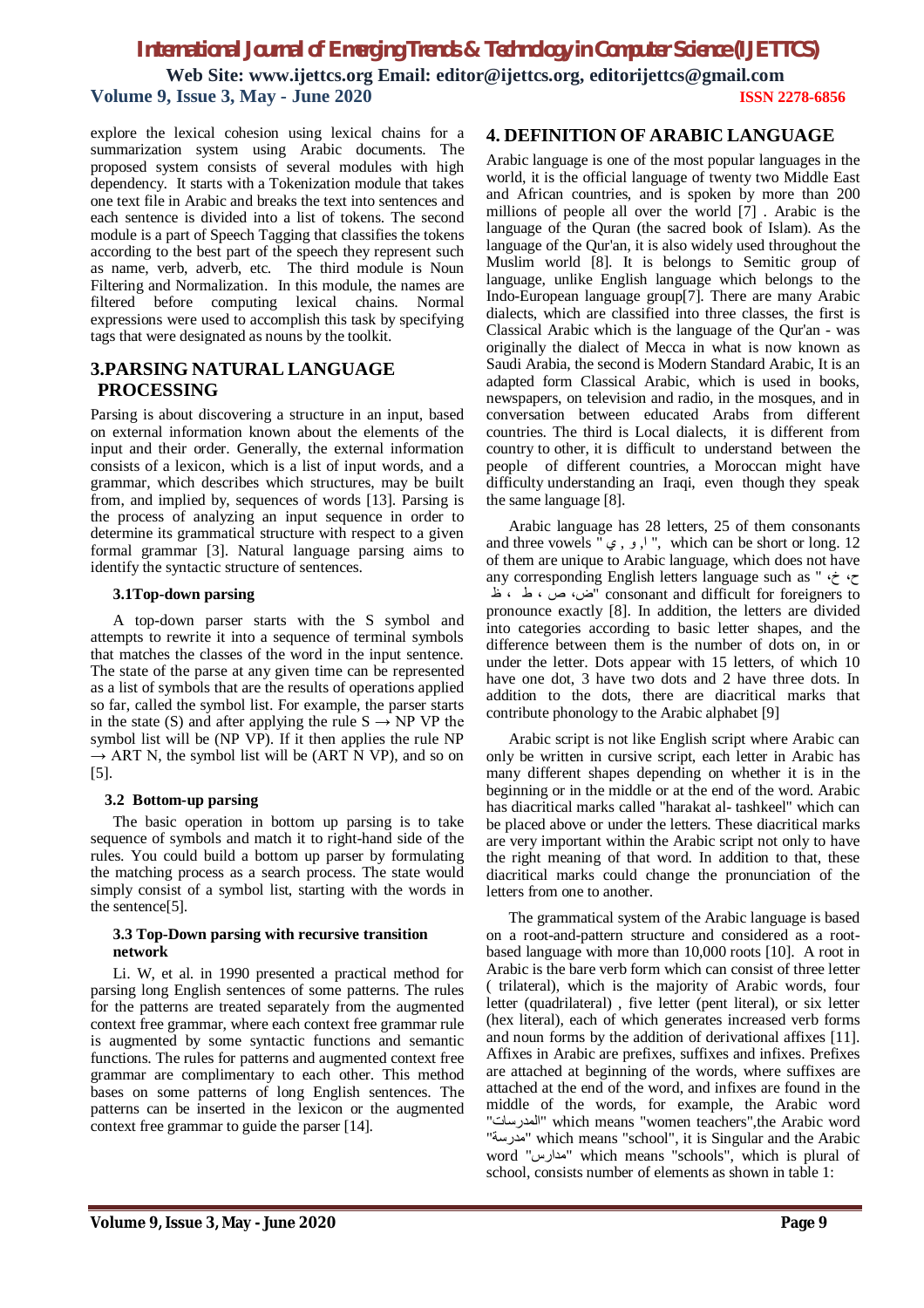**Web Site: www.ijettcs.org Email: editor@ijettcs.org, [editorijettcs@gmail.com](mailto:editorijettcs@gmail.com)  Volume 9, Issue 3, May - June 2020 ISSN 2278-6856**

| <b>THOIC</b> 1. Enteringle of alleged |        |               |       |      |
|---------------------------------------|--------|---------------|-------|------|
| Word                                  | Prefix | <b>Suffix</b> | Infix | Root |
| المدر سات                             |        | اث            |       | درس  |
| مدارس                                 |        |               |       | درس  |
| مدرسة                                 |        | ã             |       | درس  |

**Table 1**: Example of affixes

#### **4.1 Classification of Arabic Words**

Arabic grammarians traditionally classify words into three main categories: nouns, verbs, and particles. All verbs in Arabic and most of the nouns are derived from the root verbs. These categories are also divided into subcategories, which collectively cover the whole of the Arabic language.These categories are:

- Noun:A noun in Arabic is a name or a word that describes a person, thing, or idea, the linguistic attributes of nouns are (Gender, Number, Person, Case, and Definiteness) [12].
- Verbs: Verbs indicate an action, although the more on action and aspects are different. Verb categories are divided into subcategories such as Perfect, Imperfect, and Imperative. The verbal attributes are (Gender, Number, Person...) [12]
- Particle:The Particle class includes: Prepositions, Adverbs, Conjunctions, Interrogative Particles, Exceptions and Interjections [12]

#### **4.1 4.2 Structure of Arabic Sentence**

Text in Arabic language is composed of set of sentences, these sentences might be a verbal sentences (الجملة الفعلية), which has the structure verb-subject-object, and must start with a verb, or it might be a nominal sentences (الجملة الإسمية). which must start with a noun. [7] In each case the sentence is either simple or compound. The difference between the simple sentence and the compound sentence is that the former does not have a complementary that could occur at the end of the sentence.

- Verbal Sentences: The verbal sentence is the sentence that begins with the verb followed by the subject and then the predicate, for Example:  $\left( \frac{1}{2} \right)$ الدَّرْسَ) (kataba/ = he wrote = /kataba/) (كَتَبَ ) (kataba/ = he wrote = past), the subject ( الطَّالب) ( /at-talebu/ = The student), the Accusative Object (الدَّرْسَ) (/addarsa/ = the lesson)
- When the subject is unknown, we change the verb form, ) كُتِبَ (Verb Active) (/kataba/)(كَتَبَ ):example for /kutiba/ ) (Passive verb). We say: ( /kutiba-ddarsu/)( َبِتُكُس ْالدَّر" ( the lesson is written" in past tense, in the present tense: ( /yuktabu-d-darso/ ) :verbs of types two are There .)الدَّرْ سُیُكْتَبُ )

1. The intransitive Verb : that needs only his subject for example: (جَاء الْوَلَّد) "the boy comes"

2. The transitive Verb: that needs his subject and an accusative object, (بِهِالْمَفْعُول), for example:( اللَّهُ مِیْذُ الدَّرْسَ ) (كَتَبَ

For the three elements of verb, subject and object, there are different word orders for Subject and Object [8]:

أكَلَ التُّفاحَة َ ) :Example:Subject+Object+Verb 2. ُدَل َالو)(The boy ate the apple).

 Nominal Sentences: A nominal sentence (الاسمیة الجملة( always starts with a noun or a pronoun, It has two parts. The first part is the subject of the sentence and is called (  $\rho$  , and it is what the speaker is speaking about, and the second part is the predicate and called ( خبر ), which is give information about the ( مبتدأ ( subject [8].The subject ( مبتدأ ( is usually placed at the beginning of a sentence. It can some times occur at the end instead, such a subject ( مبتدأ ( is known as a delayed subject ( مبتدأ مؤخر ) [8]. The subject ( مبتدأ ( may be a single noun or a pronoun or a phrase but it cannot be a verb, the subject ( $\alpha$  ) is always in the nominative case i.e., the last letter takes a single ( ضمة ) (  $\circ$  ) if definite - with definite article ( ال ) - and takes ( ) نتوین ضم ) if indefinite without the definite article  $( \cup )$  [8].

#### **4.3 The Lexicon Design**

In order to develop an Arabic parser, we should have the lexicon, the role of the lexicon, is to prepare the suitable input to the parser. In this paper, the structure of the proposed Automatic lexicon for the Arabic language is introduced. The lexicon maintains the following information for each word, see table 2.

| 77 L J                |              |  |  |
|-----------------------|--------------|--|--|
| Word                  | types        |  |  |
| Noun                  | اسم          |  |  |
| Verb                  | فعل          |  |  |
| Demonstrative pronoun | اسم إشارة    |  |  |
| Adverb place          | ظر ف مكان    |  |  |
| Adverb time           | ظرف زمان     |  |  |
| Negation article      | أداة نفى     |  |  |
| Preposition           | حرف جر       |  |  |
| Separated pronoun     | ضمير منفصل   |  |  |
| Accusative article    | حرف نصب      |  |  |
| conjunction article   | أدو ات العطف |  |  |
| Condition article     | أداة شر ط    |  |  |

**Table 2**: Word types

*A. The linguistic attributes of nouns [18]*

- Gender (masculine, feminine, neuter)
- Number (singular, dual, plural)
- Person (first, second, third)
- Case (nominative, accusative, genitive)
- *B. Verbal attributes of verbs[18]*
	- Gender (masculine, feminine, neuter)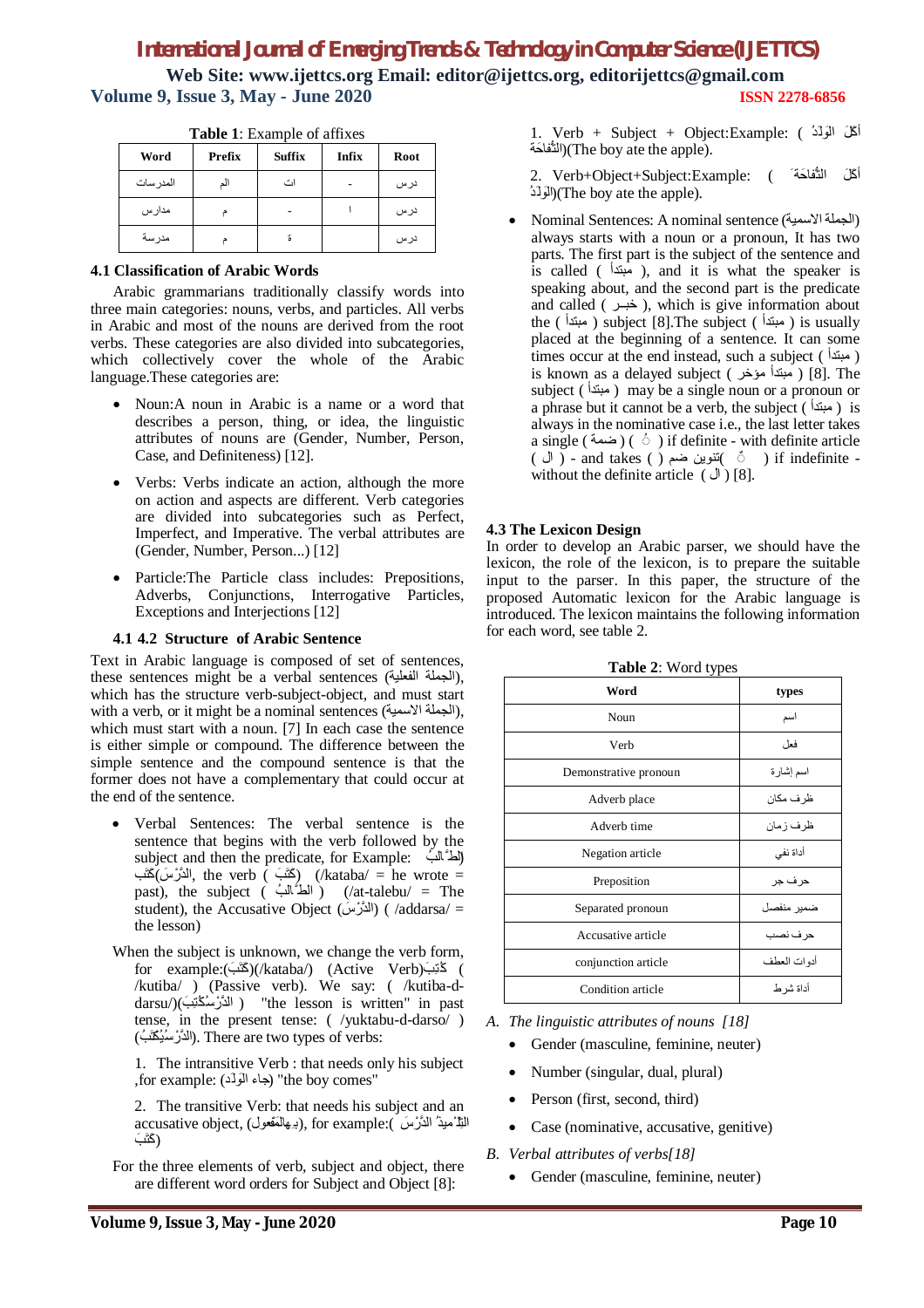**Web Site: www.ijettcs.org Email: editor@ijettcs.org, [editorijettcs@gmail.com](mailto:editorijettcs@gmail.com)  Volume 9, Issue 3, May - June 2020 ISSN 2278-6856**

- Number (singular, dual, plural)
- Person (first, second, third)
- category (perfect, imperfect, imperative)

The algorithm for constricting an automatic lexicon for Arabic language begins by entering Arabic text document, and the text must have complete diacritics, so a text from the holly Qur'an was used because it is accurately diacritized.To construct an automatic Arabic language lexicon, several processes were designed, where each process is responsible for a deterministic task.Fig1 shows the main process for constructing an automatic Arabic language lexicon.



**Figure.** 1. A flowchart shows the main process for constructing an automatic Arabic language lexicon

The lexicon was implemented using Visual Basic 6.0 and Microsoft Access Database. A sample of screen shot is depicted in Fig2.



**Figure.** 2. Input Text Analysis Screen

The final stage of constructing lexicon process is the functional stage which requires analyses the words of text by pressing on command button (text analyses) in the process the text is splitinto words then extracting the features for the words type, gender, number, then storing them in data base. After completing analyzing process we can display the lexicon contents by pressing on the command button (lexicon عرض محتویات),in which displays the specific words (stop words) in a separate list as well as display the names and verbs each one in its own table with some language features as shown in Fig 3. Rules are extracted from the syntax of the Arabic sentence formation; tags are assigned to verbs according to its position in the Arabic sentence, where some types of pronouns, words and letters are grouped to verb word.



**Figure. 3**. Lexicon Output Screen

#### **5 THE ARCHITICTURE OF THE PROPOSD ARABIC PARSER**

Our main goal was to implement a computer system to parse Arabic sentences. The architecture of the system is given in Fig4 In this architecture, the boxes are indicating the processes of the system and the arrows indicate the flow of information between system parts. As shown, the input of the parser is the words of the input sentence with their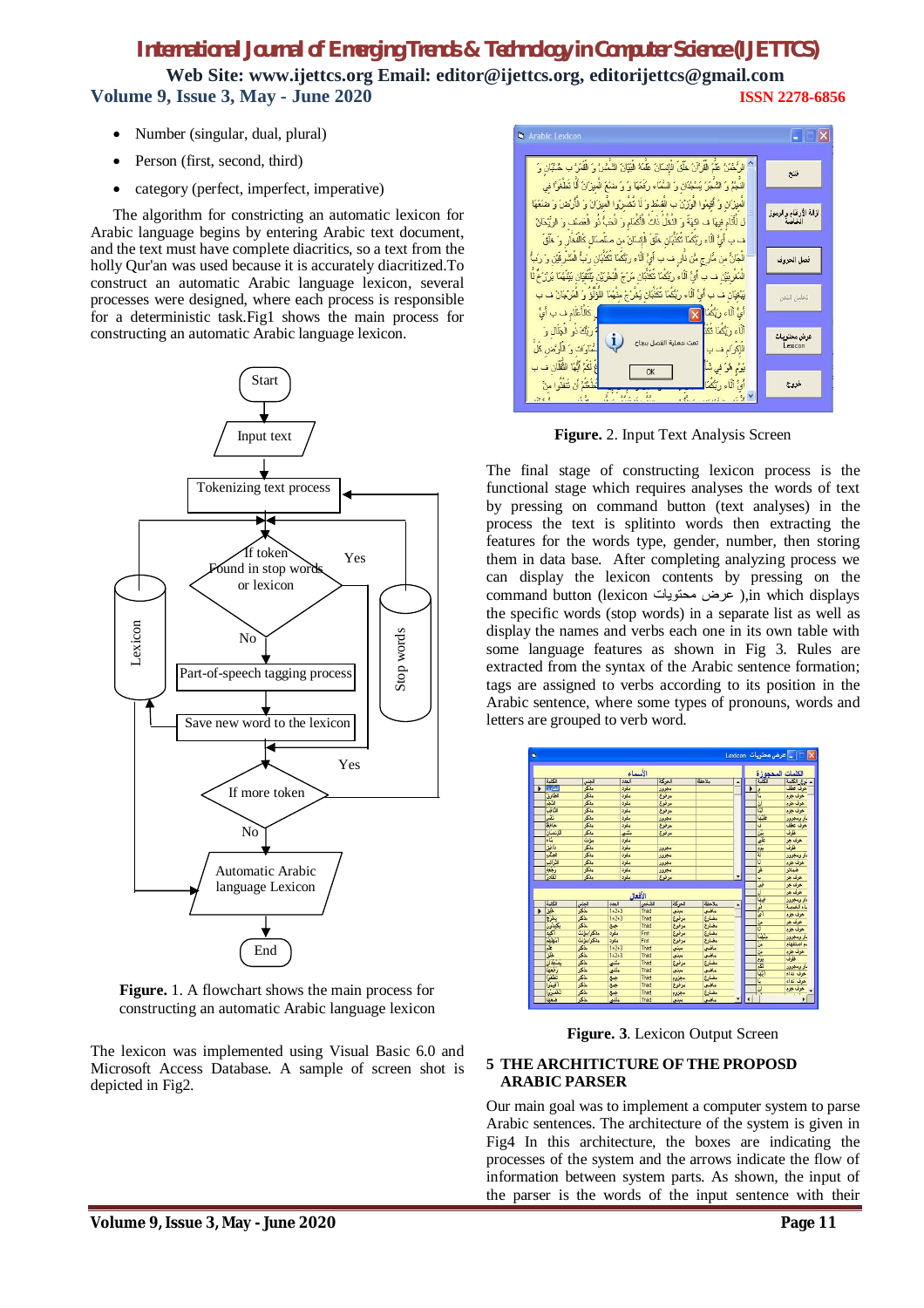**Web Site: www.ijettcs.org Email: editor@ijettcs.org, [editorijettcs@gmail.com](mailto:editorijettcs@gmail.com)  Volume 9, Issue 3, May - June 2020 ISSN 2278-6856**

features. These features are retrieved from the lexicon.



**Figure. 4**. The Parser architecture

#### **4.2 5.1 Arabic grammar**

The syntax derivation process or forms of Arabic sentences is a very complex process without identifying a specific domain, in which we can derive this grammar. as well as the characteristics of Arabic language increase the difficulty of derive this grammar, especially when you face deceiving some portions of Arabic sentence (hidden pronouns), also in delaying and posting processes, between sentence parts.Big variations between the sources of Arabic syntax were found. An Arabic sentence structure differs according to the domain and the time age in which it is used.

In our approach, we analyzed the text and identified the different patterns of a sentence. With the help of Arabic linguistics, we derived the Arabic grammar rules from these patterns. Our objective is to formulate the grammar of simple Arabic sentences. Here, we try to derive grammars for sentences which mostly used in Arabic language to cover large items of Arabic grammar. This process has found two forms for Arabic language sentence; they are simple sentence which does not connect with another sentence in meaning. Another form is compound sentences which is more than one simple sentence connected by .(أدوات عطف) conjunctions

Arabic sentence has more than one type, the first type is nominative sentence that starts with name, the second one is verbal sentence that starts with verb, There are other kinds like sentences which begin with especial verbs ( , وأخواتھا كان وان وأخواتها ) or begin with especial articles like ( كاد وأخواتها ) also, there are interrogative sentences which begin with question (الدوات استفھام) ,and other types of sentences.Through researching and briefing we find that there are hundreds of Arabic, some these rules are indicated in table3and table4.

**Table 3**: Rules of some nominal sentences

| $\mathsf{S}\rightarrow\mathsf{NP}$             | م ا← ج                                                               |
|------------------------------------------------|----------------------------------------------------------------------|
| $\mathsf{S}\rightarrow\mathsf{NP}+\mathsf{PP}$ | م ا + ج م←ج                                                          |
|                                                | $ S \rightarrow NP + PP + V + PP$   $S \rightarrow NP + PP + V + PP$ |

**Table 4**: Rules of some verbal sentences

| a. | $S \rightarrow NP+V+NP$ | م ا + ف+ م ا←ج |
|----|-------------------------|----------------|
|----|-------------------------|----------------|

| $S \rightarrow V + NidaP$   | م ند+ ف ←ج    |
|-----------------------------|---------------|
| $S \rightarrow V + NP + PP$ | ف +ما + ج م←ج |

#### **4.3**

#### **4.4 5.2 Implementation of the Parser**

Arabic parser implemented using Top-Down parsing with recursive transition network algorithm, also agreement features are used to ensure the correction of syntax structure of the Arabic sentences, Agreement features are divided into two categories.

5. Gender agreement:The first category in this agreement case is gender (male and female), it is very important attribute in Arabic language; it must be corresponded between some sentence words (verb, subject adjective…), the complete sentence is rejected because of the sentence do not agree with some features constraints. For example,

Sentence 1: الطالبة ذھب" the student went".

Sentence 2: الطالب ذھب" the student went".

- The first sentence is incorrect; there are no agreement between the verb "ذهب" which is male and the subject "الطالبة "which is female, but the second sentence is correct, both verb and subject are male.
- 6. Number agreement:The second category is number (singular, dual and plural), in this agreement the influence of number attribute is the same as the gender attribute, in which if there is no agreement between some parts of a sentence in number leads to be not acceptable by parser. In contrary the gender, the order of verb and subject in the sentence affects the number agreement; if the verb precedes the subject then the agreement is not necessary, but if the subject precedes the verb, the verb must agree with the subject in number.

#### **6. PARSER EVALUATION**

An evaluation experiment was conducted to assess the effectiveness and efficiency of the new parser. The purpose of the experiment was to test whether the parser is sufficiently for application to real Arabic sentences or not. Various an unrestricted Arabic sentenceswereselected from Grade-6 Arabic textbook.

#### **6.1 Results**

In this section we discuss the testing results whether the input sentence is parsable. Table 5 shows the results of the parser. These results fall into two categories: the parsable sentence and the unparsable sentence.

- The parsable sentence is divided into two subcategories:
	- 1. Syntactical Correct:Which has led to a complete successful parse of the input sentence? For example, the input sentence (تذهب الطالبة إلى المدرسة) is syntactical correct sentence.
	- 2. Syntactical Incorrect: Which has led to complete parsing of the input sentence but the result is a syntactical incorrect structure; the source of this error is not match in the attributes (gender,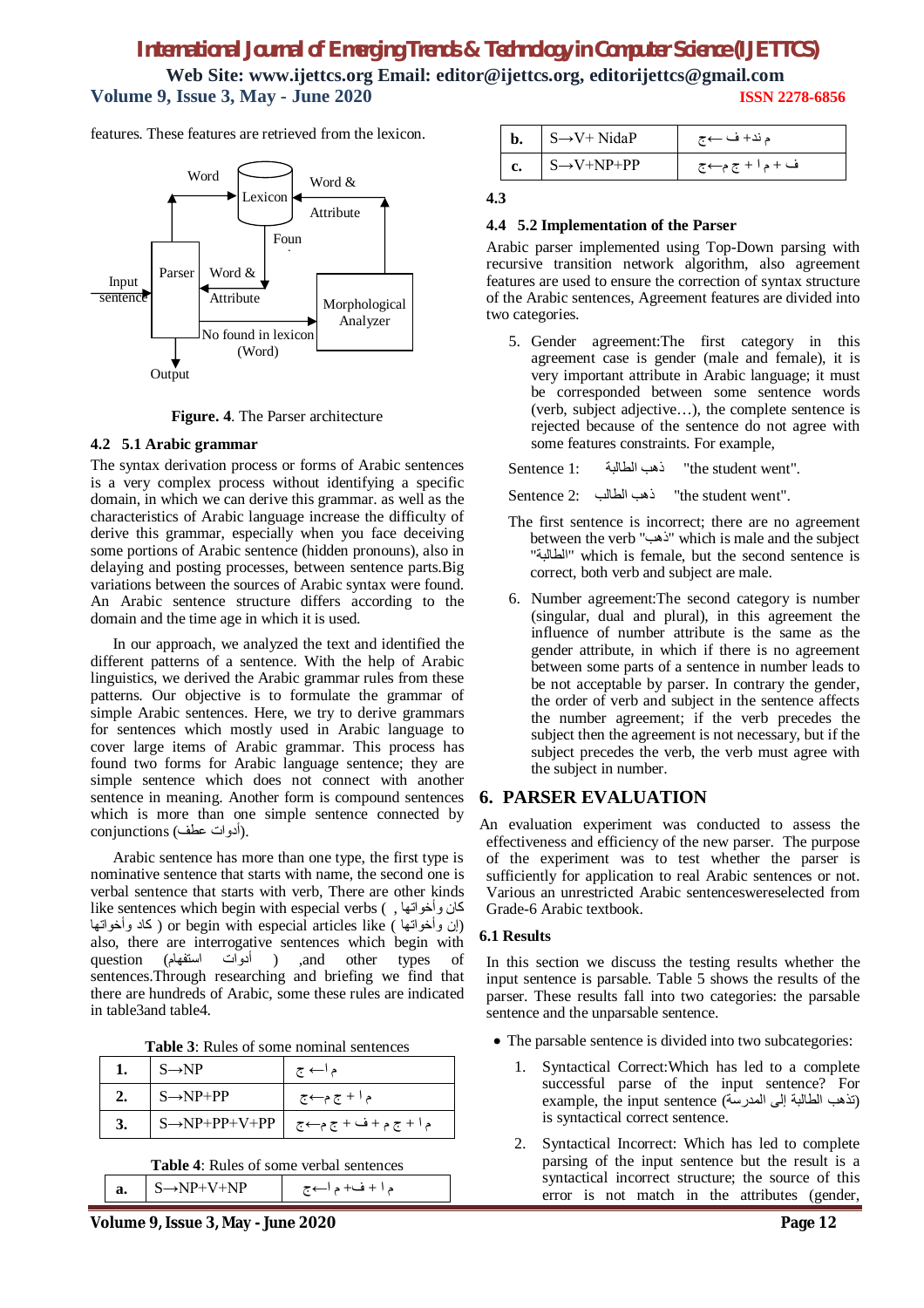**Web Site: www.ijettcs.org Email: editor@ijettcs.org, [editorijettcs@gmail.com](mailto:editorijettcs@gmail.com)  Volume 9, Issue 3, May - June 2020 ISSN 2278-6856**

number) between words of sentence, For example, the input sentence ( المدرسة إلى الطالبة یذھب ( is not parsed by our parser because the subject (الطالبة ( takes the feature gender as female, but the prefix (ي) of the verb (يذهب) of the sentence indicates that this featurevalue is for male.

- The unpassable sentence is divided into subcategories:
- 1. Lexical problem: in which the parser does not find the word in the lexicon.
- 2. Incorrect sentence: This has failed to parse because the input sentence is incorrect
- 3. Failure: the sentence which is not recognizable by linguists according to Arabic grammar rules

|                        |                                 | #ofsentences | percentage |
|------------------------|---------------------------------|--------------|------------|
| Parsable               | Syntactical<br>Correct          | 77           | 85.6%      |
| sentence               | Syntactical<br><b>Incorrect</b> | 2            | 2.2 %      |
|                        | Lexical problem                 |              | 4.4 %      |
| Unparsable<br>sentence | <b>Incorrect</b><br>sentence    |              | 2.2 %      |
|                        | Failure                         |              | 5.6 %      |
| Total                  |                                 | 90           | 100 %      |

4. **Table 5**: Results of the parser

The total number of sentences used in the test was 90. The sentence length was arranged 6 words. The result shows that the number of sentences parsed successfully was 77 sentences, about 85.6%, 2 sentences were Syntactical Incorrect, about 2.2%. The number of sentences that were not parsed (has Lexical problem ) was 4 sentences, about 4.4%.The number of sentences that were not parsed (Incorrect sentence) was 2 sentences, about 2.2%.The number of sentences that were not parsed (not recognizable by linguists according to Arabic grammar rules) was 5 sentences, about 5.6%

#### **6.2 Analysis and Discussion of results**

- Analysis of Incorrect Syntactical Sentences:Recall that the number of syntactical incorrect sentences was 2 sentences. The parser assigns incorrect result to the input sentence. In other words, the parser complete sentence parsing but the result is incorrect, this result due to incomplete agreement between words attributes (gender, number).
- Analysis of Unparsable sentences: Recall that the number of unparsable sentences was 11 sentences. The parser fails to assign any rule to input sentence. These are classified into three categories:
- 1. Lexical problem: The parser fails to assign any rule to input sentence, because some parts of sentences are not available in the lexicon, so the parser does not get the attributes of these parts.
- 2. Incorrect sentence: The parser fails to produce a rule for input sentence because the syntactic form

of the sentence is not correct, on other words; it is impossible to find equivalent rule to the sentence form in the parser

3. Failure: The parser fails to produce a rule for input sentence because the syntactic form of the sentence is not included in the grammar. This means that failure may fulfill when the sentence structure is correct.

## **7.CONCLUSION**

The main objective of this study is to design, build and evaluate prototype system for parsing Arabic sentences and determine if these sentences syntactically correct or not. Arabic language lacks parsing systems for analyzing Arabic sentences. Parsing systems became very important in Natural language processing because it is used as a first step in the most of Natural language processing applications. Moreover, this system can be widely used for educational purposes.Parsing Arabic sentences is a difficult task. In Arabic natural language processing, there are no predefined forms for analyzing sentences, which makes parsing problematic. The Arabic sentence is complex and syntactically ambiguous due to the frequent usage of grammatical relations, conjunctions, and other constructions

The methodology was mainly based on studying and analyzing the grammar of Arabic language conforming to gender and number, formulize the rules using context free grammar, representing the rules using transition networks, constructing a lexicon of word that will be in sentences structure, implementing the recursive transition network parser and evaluating the system using real Arabic sentence.

A top-down algorithm parsing technique with recursive transition net-work was used in the parser development, The efficiency of the developed parser has been evaluated, A sample of 90 sentences was used in the test. The result shows that 85.6% of sentences were parsed successfully, 2.2% of sentences were parsed unsuccessfully and 14.4% of sentences not parsed for various reasons, 4.4% Lexical problem, 2.2% Incorrect sentences, 5.6% not recognizable by linguists according to Arabic grammar rules In conclusion, the parser was an efficient and produces satisfactory results.

#### **References**

- [1.] M. Drake, "Encyclopedia of library and information science", CRC Press, 2003.
- [2.] A. Reshamwala, D. Mishraand P. Pawar, "Review on Natural Language Processing",IRACST – Engineering Science and Technology: An International Journal (ESTIJ), ISSN: 2250-3498, Vol.3, No.1, February 2013.
- [3.] O, Istek, "A link grammar for turkish," M.S. Thesis, Institute of Engineering And Sciences of Bilkent University, 2006.
- [4.] W, A, Woods,"Transition Network Grammars of Natural Language Analysis", Communications of the ACM, 13, 591-606, 1970. Reprinted in Barbara J. Grosz, Karen Spark Jones, and Bonnie Lynn Webber (eds.) Readings in Natural Language Processing. Los Altos, USA: Morgan Kaufmann, 1986, 71-87.
- [5.] A. James, "Natural language understanding". Benjamin/ Cummings Publishing Company, Inc, 1995.
- [6.] B. Stehno, And G. Retti,"Modeling the logical structure of books and journals using Augmented